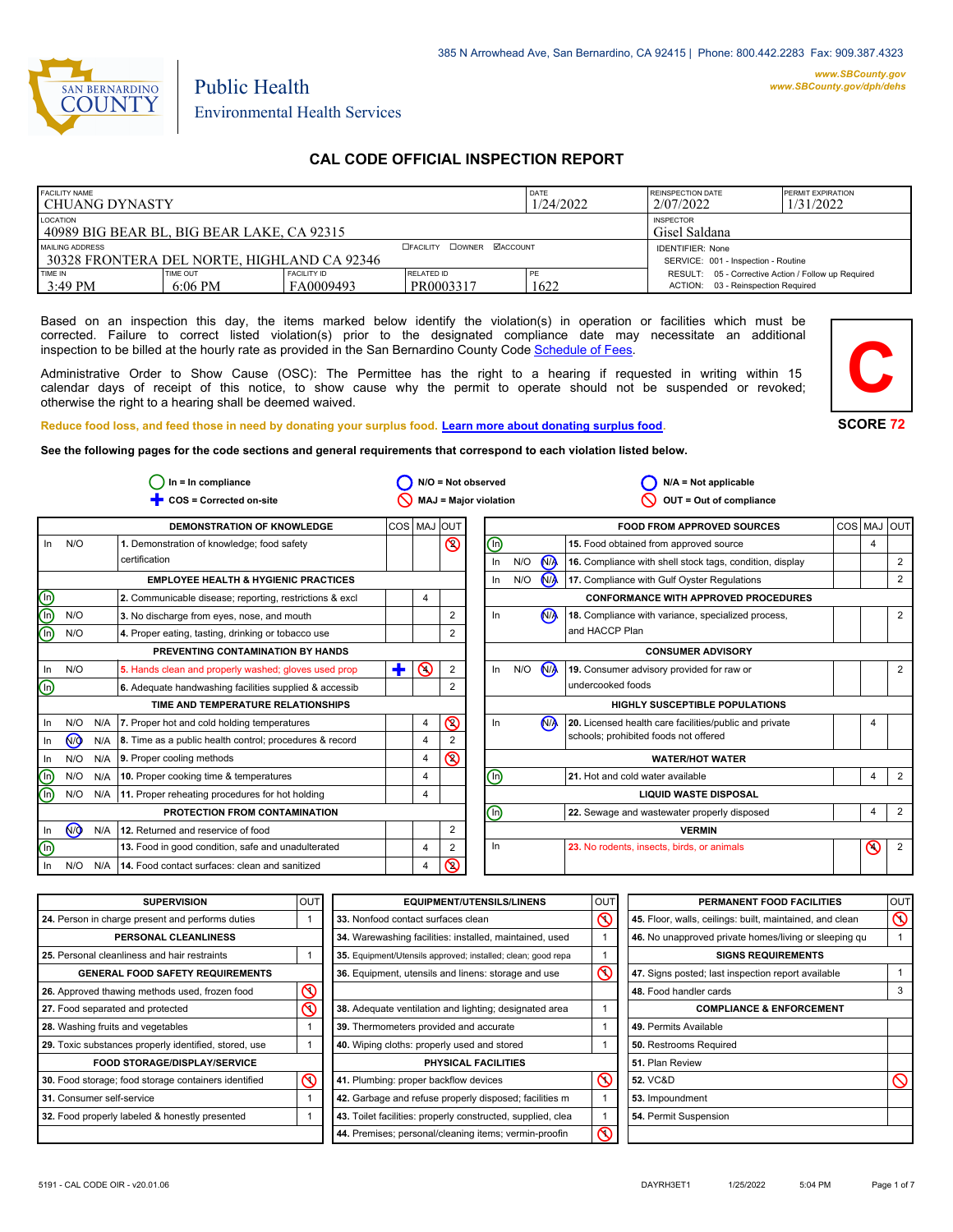

## **CAL CODE OFFICIAL INSPECTION REPORT**

| <b>FACILITY NAME</b>                                                                                                                                                                                                                                                                                                                                                  | l CHUANG DYNASTY                                                                       | DATE<br>1/24/2022                                                                                                                                       |  |  |  |
|-----------------------------------------------------------------------------------------------------------------------------------------------------------------------------------------------------------------------------------------------------------------------------------------------------------------------------------------------------------------------|----------------------------------------------------------------------------------------|---------------------------------------------------------------------------------------------------------------------------------------------------------|--|--|--|
| LOCATION                                                                                                                                                                                                                                                                                                                                                              | 40989 BIG BEAR BL, BIG BEAR LAKE, CA 92315                                             | <b>INSPECTOR</b><br>Gisel Saldana                                                                                                                       |  |  |  |
| 5. HANDS CLEAN AND PROPERLY WASHED; GLOVES USED PROPERLY<br><b>MAJOR</b>                                                                                                                                                                                                                                                                                              |                                                                                        |                                                                                                                                                         |  |  |  |
| <b>POINTS</b>                                                                                                                                                                                                                                                                                                                                                         | Compliance date not specified<br><b>Complied on 1/24/2022</b><br>Violation Reference - | Inspector Comments: Observed an employee continuously touch food items intended for customer use after<br>touching a garbage can without washing hands. |  |  |  |
| 4<br>Employees are required to wash their hands: before beginning work; before handling food/equipment/utensils;<br>as often as necessary, during food preparation, to remove soil and contamination; when switching from<br>working with raw to ready-to-eat foods, after touching body parts; after using toilet room; or any time when<br>contamination may occur. |                                                                                        |                                                                                                                                                         |  |  |  |

Corrected on site: Employee washed hands before returning to work station.

**Violation Description:** Employees are required to wash their hands: before beginning work; before handling food / equipment / utensils; as often as necessary, during food preparation, to remove soil and contamination; when switching from working with raw to ready to eat foods, after touching body parts; after using toilet room; or any time when contamination may occur. Gloves shall be worn if an employee has cuts, wounds, fake nails, nail polish, and/or rashes. Gloves are to be used for no more than one task. Employees are not to wrap or package leftover food using bare hands or unclean utensils. Hand sanitizers may be used after proper hand washing. Employees handling food must have fingernails that are trimmed, cleanable, and smooth. (113952, 113953.3, 113953.4, 113961, 113968, 113973 (b-f))

**More Information: <https://youtu.be/NznA3hgIcss>**

## **23. NO RODENTS, INSECTS, BIRDS, OR ANIMALS** ê**! MAJOR** ê**!**

| <b>POINTS</b> | <b>Compliance date not specified</b>                                                 | <b>Inspector Comments: Observed the following:</b>                                                                                                                                                                                                                            |
|---------------|--------------------------------------------------------------------------------------|-------------------------------------------------------------------------------------------------------------------------------------------------------------------------------------------------------------------------------------------------------------------------------|
|               | <b>Not In Compliance</b><br>Violation Reference - HSC -<br>114259.1, 114259.4, 11425 | - One (1) live nymph German cockroach on the floor underneath the mop sink.<br>- Several dead German cockroaches on the floor underneath the mop sink and bar area.<br>- Several rat droppings underneath the mop sink, bar area, and on the hand wash sink in the back area. |
|               |                                                                                      |                                                                                                                                                                                                                                                                               |

Eliminate the cockroaches and clean and sanitize the affected areas. Ensure that the facility remains free of vermin. A reinspection is required 01/31/2022 to determine compliance of no vermin inside the facility.

**Violation Description:** Food facility shall be kept free of vermin: rodents (rats, mice), cockroaches, flies. (114259.1, 114259.4, 114259.5) Live animals are not allowed in a food facility unless, food employees with service animals may handle or care for their service animal if they wash their hands as required or persons who are licensed pursuant to Chapter 11.5 of Division 3 of the Business and Professions Code. (114259.4, 114259.5)

**More Information: [https://youtu.be/1yuxW\\_p9Bxs](https://youtu.be/1yuxW_p9Bxs)**

# **1. DEMONSTRATION OF KNOWLEDGE; FOOD SAFETY CERTIFICATION**

**Compliance date not specified Not In Compliance Violation Reference - HSC - 113947-113947.1 POINTS**

**Inspector Comments:** Upon questioning, cook could not demonstrate adequate knowledge of proper cooling procedures and cooking temperature for different food items.

All food employees shall have adequate knowledge of and be trained in food safety as it relates to their assigned duties. At the time of inspection all food handlers had valid San Bernardino County Food Handler Cards.

Comminuted meat, raw eggs, or any food containing comminuted meat or raw eggs, shall be heated to 155°F for 15 seconds. Single pieces of meat, and eggs for immediate service, shall be heated to 145°F for 15 seconds. Poultry, comminuted poultry, and stuffed fish/meat/poultry shall be heated to 165°F. Other temperature requirements may apply.

Ensure potentially hazardous foods are cooled rapidly from 135ºF to 70ºF within two hours and then cooled from 70ºF to 41ºF or below for a total of six hours using approved cooling methods.

**Violation Description:** All food employees shall have adequate knowledge of and be trained in food safety as it relates to their assigned duties. (113947) Food facilities that prepare, handle or serve non-prepackaged potentially hazardous food, shall have an employee who has passed an approved food safety certification examination. (113947-113947.1)

**More Information: <http://www.sbcounty.gov/uploads/dph/dehs/Depts/EnvironmentalHealth/FormsPublications/FoodSafetyPracticesOverview.pdf>**

**2**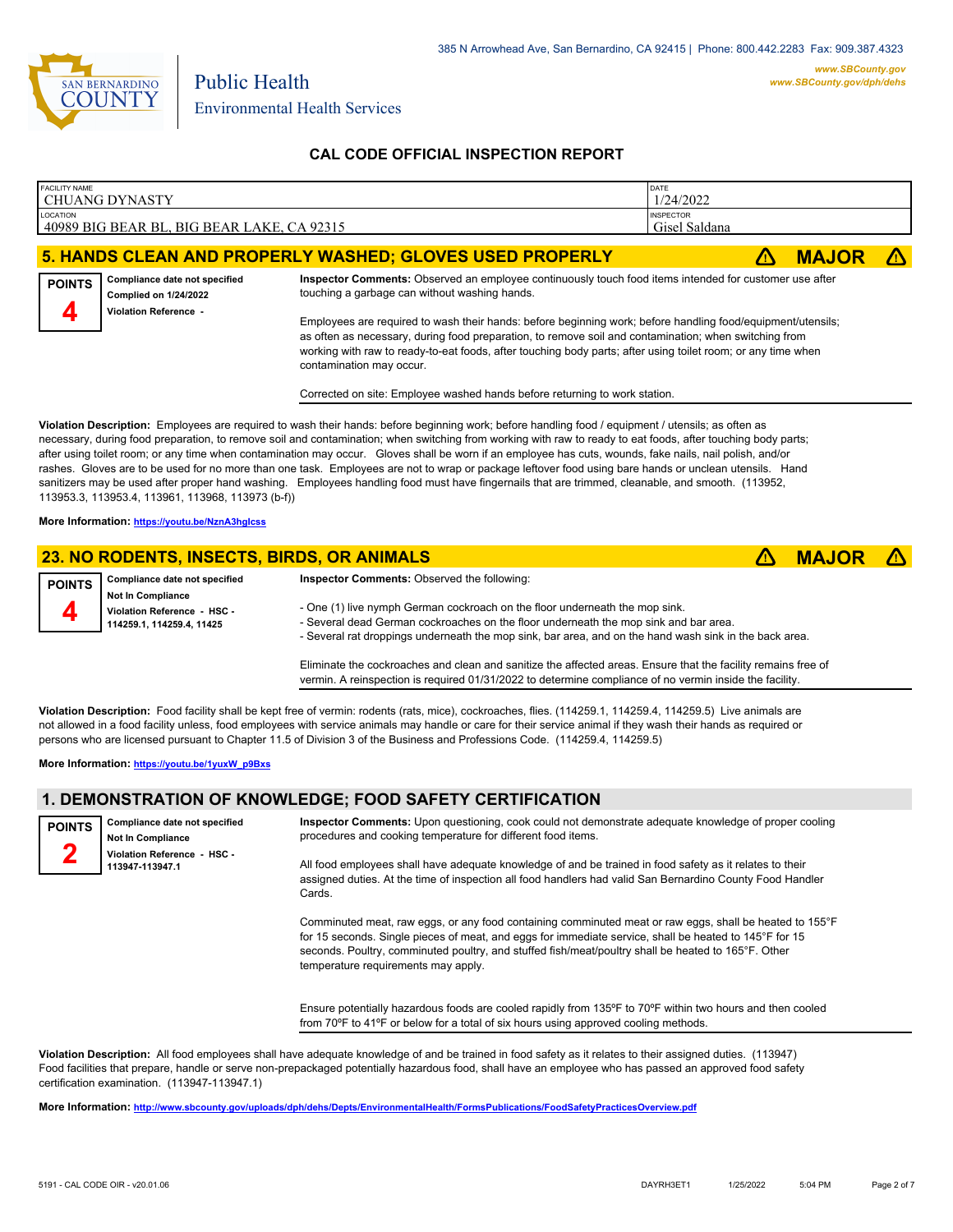

Environmental Health Services

Public Health

# **CAL CODE OFFICIAL INSPECTION REPORT**

| <b>FACILITY NAME</b> |                                                                                                                    |                                                                                                                                                    | DATE             |    |              |  |
|----------------------|--------------------------------------------------------------------------------------------------------------------|----------------------------------------------------------------------------------------------------------------------------------------------------|------------------|----|--------------|--|
|                      | <b>CHUANG DYNASTY</b>                                                                                              |                                                                                                                                                    | 1/24/2022        |    |              |  |
| LOCATION             |                                                                                                                    |                                                                                                                                                    | <b>INSPECTOR</b> |    |              |  |
|                      | 40989 BIG BEAR BL, BIG BEAR LAKE, CA 92315                                                                         |                                                                                                                                                    | Gisel Saldana    |    |              |  |
|                      |                                                                                                                    | 7. PROPER HOT AND COLD HOLDING TEMPERATURES                                                                                                        |                  | ΛN | <b>MAJOR</b> |  |
| <b>POINTS</b>        | Compliance date not specified<br><b>Not In Compliance</b><br>Violation Reference - HSC -<br>113996, 113998, 114037 | Inspector Comments: Observed the following cold holding violations in the cold holding unit next to the<br>cooking line:<br>- tofu between 46F-47F |                  |    |              |  |
|                      |                                                                                                                    | - cooked chicken between 44F-45F<br>- pooled eggs between 56F- 57F                                                                                 |                  |    |              |  |
|                      |                                                                                                                    | Maintain all potentially hazardous foods in cold holding at 41F or below.                                                                          |                  |    |              |  |
|                      |                                                                                                                    | Violation Description: Potentially hazardous foods shall be held at or below 41F or at or above 135F. (113996, 113998, 114037, 114343(a))          |                  |    |              |  |
|                      | More Information: https://youtu.be/RI6w5DtEs7w                                                                     |                                                                                                                                                    |                  |    |              |  |
|                      |                                                                                                                    |                                                                                                                                                    |                  |    |              |  |
|                      |                                                                                                                    |                                                                                                                                                    |                  |    |              |  |
|                      | <b>9. PROPER COOLING METHODS</b>                                                                                   |                                                                                                                                                    |                  | Δ  | <b>MAJOR</b> |  |
| <b>POINTS</b>        | Compliance date not specified<br><b>Not In Compliance</b>                                                          | Inspector Comments: Observed the following foods improperly cooled:                                                                                |                  |    |              |  |
|                      | Violation Reference - HSC -                                                                                        | - breaded shrimp                                                                                                                                   |                  |    |              |  |
|                      | 114000                                                                                                             | - egg rolls                                                                                                                                        |                  |    |              |  |
|                      |                                                                                                                    | - crab ragoons                                                                                                                                     |                  |    |              |  |
|                      |                                                                                                                    | - breaded chicken                                                                                                                                  |                  |    |              |  |
|                      |                                                                                                                    |                                                                                                                                                    |                  |    |              |  |
|                      |                                                                                                                    | Ensure potentially hazardous foods are cooled rapidly from 135°F to 70°F within two hours and then cooled                                          |                  |    |              |  |
|                      |                                                                                                                    | from 70°F to 41°F or below for a total of six hours using approved cooling methods.                                                                |                  |    |              |  |
|                      |                                                                                                                    | Approved cooling methods include;                                                                                                                  |                  |    |              |  |
|                      |                                                                                                                    | 1. Placing the food in shallow, heat-conductive pans.                                                                                              |                  |    |              |  |
|                      |                                                                                                                    |                                                                                                                                                    |                  |    |              |  |
|                      |                                                                                                                    | 2. Separating the food into smaller or thinner portions.                                                                                           |                  |    |              |  |
|                      |                                                                                                                    | 3. Using rapid cooling equipment such as chill blasters.                                                                                           |                  |    |              |  |
|                      |                                                                                                                    | 4. Adding ice as an ingredient.                                                                                                                    |                  |    |              |  |
|                      |                                                                                                                    | 5. Using ice paddles.                                                                                                                              |                  |    |              |  |
|                      |                                                                                                                    | 6. Placing containers in an ice bath, stirring food frequently.                                                                                    |                  |    |              |  |

**Violation Description:** All potentially hazardous food shall be RAPIDLY cooled from 135F to 70F, within 2 hours, and then from 70F to 41 F, within 4 hours. Cooling shall be by one or more of the following methods: in shallow containers; separating food into smaller portions; adding ice as an ingredient; using an ice bath; stirring frequently; using rapid cooling equipment; or, using containers that facilitate heat transfer.

PHF is to be cooled within 4 hours to 41F if prepared from ingredients at ambient temperature. Deliveries of PHF is to be cooled to below 41F within 4 hours if received between 41F to 45F.

**More Information: <https://youtu.be/hiOExyNgDIQ>**

# **14. FOOD CONTACT SURFACES: CLEAN AND SANITIZED**

**Compliance date not specified Not In Compliance Violation Reference - HSC - 113984(e), 114097, 114099 POINTS 2 Inspector Comments:** Observed several food-contact surfaces of equipment and utensils to be dirty throughout the facility. Ensure all food-contact surfaces of equipment and utensils to be cleaned and sanitized.

**Violation Description:** All food contact surfaces of utensils and equipment shall be clean and sanitized. (113984(e), 114097, 114099.1, 114099.4, 114099.6, 114101 (b-d), 114105, 114109, 114111, 114113, 114115 (a, b, d), 114117, 114125(b), 114135, 114141)

**More Information: <https://youtu.be/Gz6zPqZtv2s>**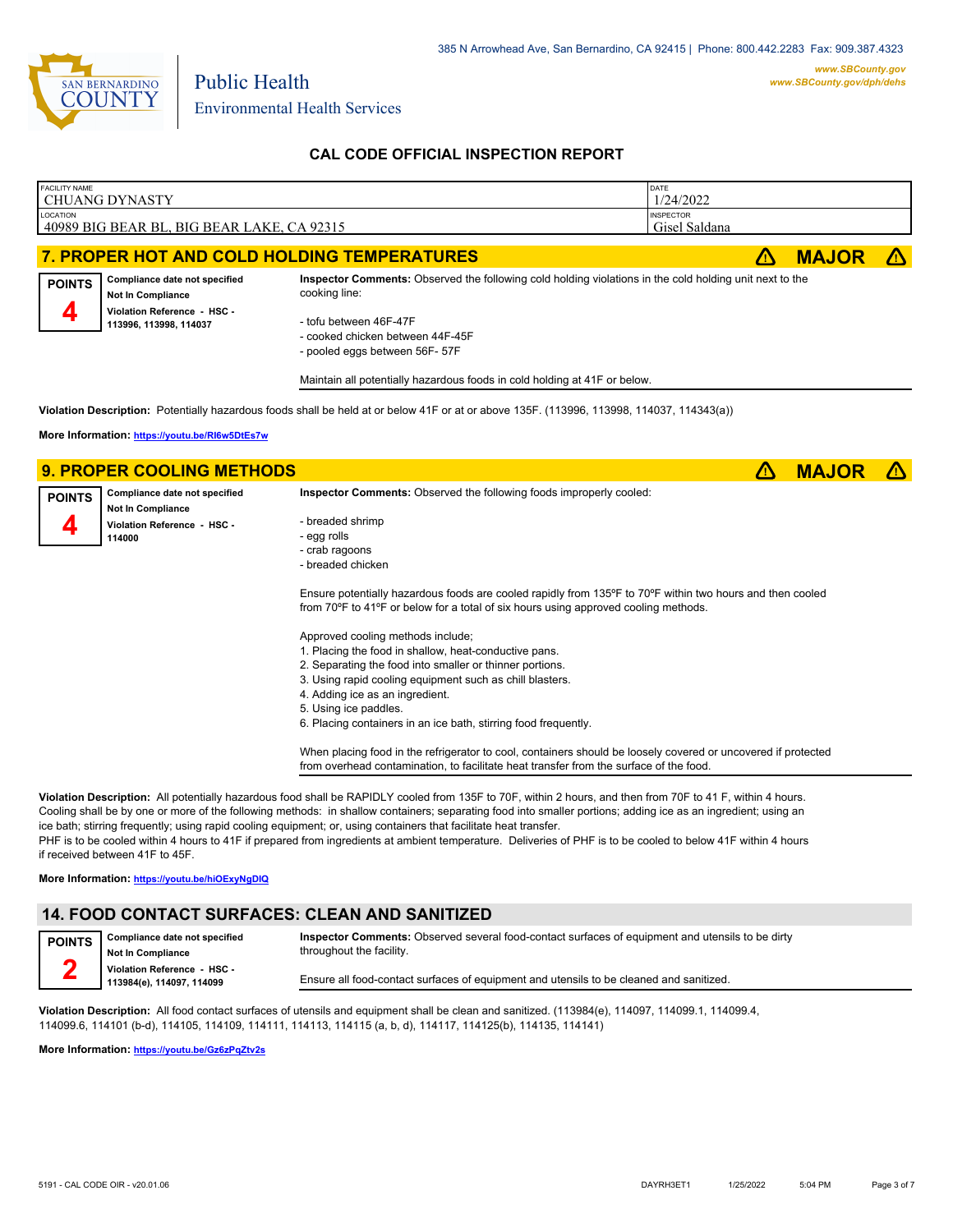

### **CAL CODE OFFICIAL INSPECTION REPORT**

| <b>FACILITY NAME</b>                                                                  | DATE                                   |
|---------------------------------------------------------------------------------------|----------------------------------------|
| <b>CHUANG DYNASTY</b>                                                                 | 1/24/2022                              |
| LOCATION<br>40989 BIG BEAR BL.<br>AKE<br>92315 ،<br>$C_{\Delta}$<br><b>BIG BEAR I</b> | <b>INSPECTOR</b><br>' Saldana<br>Gisel |

#### **26. APPROVED THAWING METHODS USED, FROZEN FOOD**

| <b>POINTS</b> | Compliance date not specified<br><b>Not In Compliance</b><br>Violation Reference - HSC - | Inspector Comments: Upon entering the facility, a bowl of raw shrimp was observed to be defrosting in an<br>unapproved method on the three-compartment sink. The shrimp products were left at room to temperature to<br>allocate defrosting. |
|---------------|------------------------------------------------------------------------------------------|----------------------------------------------------------------------------------------------------------------------------------------------------------------------------------------------------------------------------------------------|
|               | 114018, 114020, 114020.1                                                                 | Ensure foods are thawed via the following approved methods:                                                                                                                                                                                  |

via the following approved methods: -under refrigeration -completely submerged in cold (no higher than 70F), running water for less than 2 hours -in a microwave -during the cooking process.

Corrected on site, employee moved the shrimp products under cold running water.

**Violation Description:** Food shall be thawed under refrigeration; completely submerged under cold running water (less than 70F) of sufficient velocity to flush loose particles for less than 2 hours; in microwave oven; or during the cooking process. (114018, 114020, 114020.1)

#### **More Information: <https://youtu.be/WH7bgFX-T5M>**

#### **27. FOOD SEPARATED AND PROTECTED**

| <b>POINTS</b> | Compliance date not specified |
|---------------|-------------------------------|
|               | Not In Compliance             |
|               | Violation Reference - HSC -   |
|               | 113984 (a, b, c, d, f)        |

**1**

**Inspector Comments:** Observed raw beef to be stored above open bok choy on the cook line in the cold holding unit.

Maintain food stored, prepared, displayed, or held so that it is protected from cross-contamination (e.g., sneeze guards, lids, display cases, dispensers, and labeled containers separating raw food from RTE food.).

**Violation Description:** All food shall be separated and protected from contamination. (113984 (a, b, c, d, f), 113986, 114060, 114067(a, d, e, j), 114069(a, b), 114077, 114089.1 (c), 114143 (c)) All food shall be stored, prepared, displayed or held so that it is protected from contamination.

#### **30. FOOD STORAGE; FOOD STORAGE CONTAINERS IDENTIFIED**

**Compliance date not specified Not In Compliance POINTS**

**Violation Reference - HSC - 114047, 114049, 114051**

**Inspector Comments:** Observed an unlabeled container of cornstarch underneath the food preparation table.

Provide labels for containers of food or ingredients that have been removed from original packages and/or are not easily recognizable (except food that can be easily recognized e.g., pasta, rice, or beans). labels

**Violation Description:** Food shall be stored in approved containers and labeled as to contents. Food shall be stored at least 6" above the floor on approved shelving in an approved location to prevent possible contamination. (114047, 114049, 114051, 114053, 114055, 114067(h), 14069 (b))

**More Information: [https://youtu.be/km4FCy\\_IQ44](https://youtu.be/km4FCy_IQ44)**

# **33. NONFOOD-CONTACT SURFACES CLEAN**

| <b>POINTS</b> | Compliance date not specified | Inspector Comments: 1) Observed mold and calcium like build up on the ice deflector in the ice machine. |  |  |
|---------------|-------------------------------|---------------------------------------------------------------------------------------------------------|--|--|
|               | <b>Not In Compliance</b>      |                                                                                                         |  |  |
|               | Violation Reference - HSC -   | Note: No ice was observed to be contaminated.                                                           |  |  |
|               | 114115 (c)                    |                                                                                                         |  |  |
|               |                               | 2) Observed old food residue on the racks in the walk-in refrigerator.                                  |  |  |
|               |                               |                                                                                                         |  |  |

Ensure all non-food contact surfaces are maintained in a clean and sanitary condition.

**Violation Description:** All nonfood contact surfaces of utensils and equipment shall be clean. (114115 (c))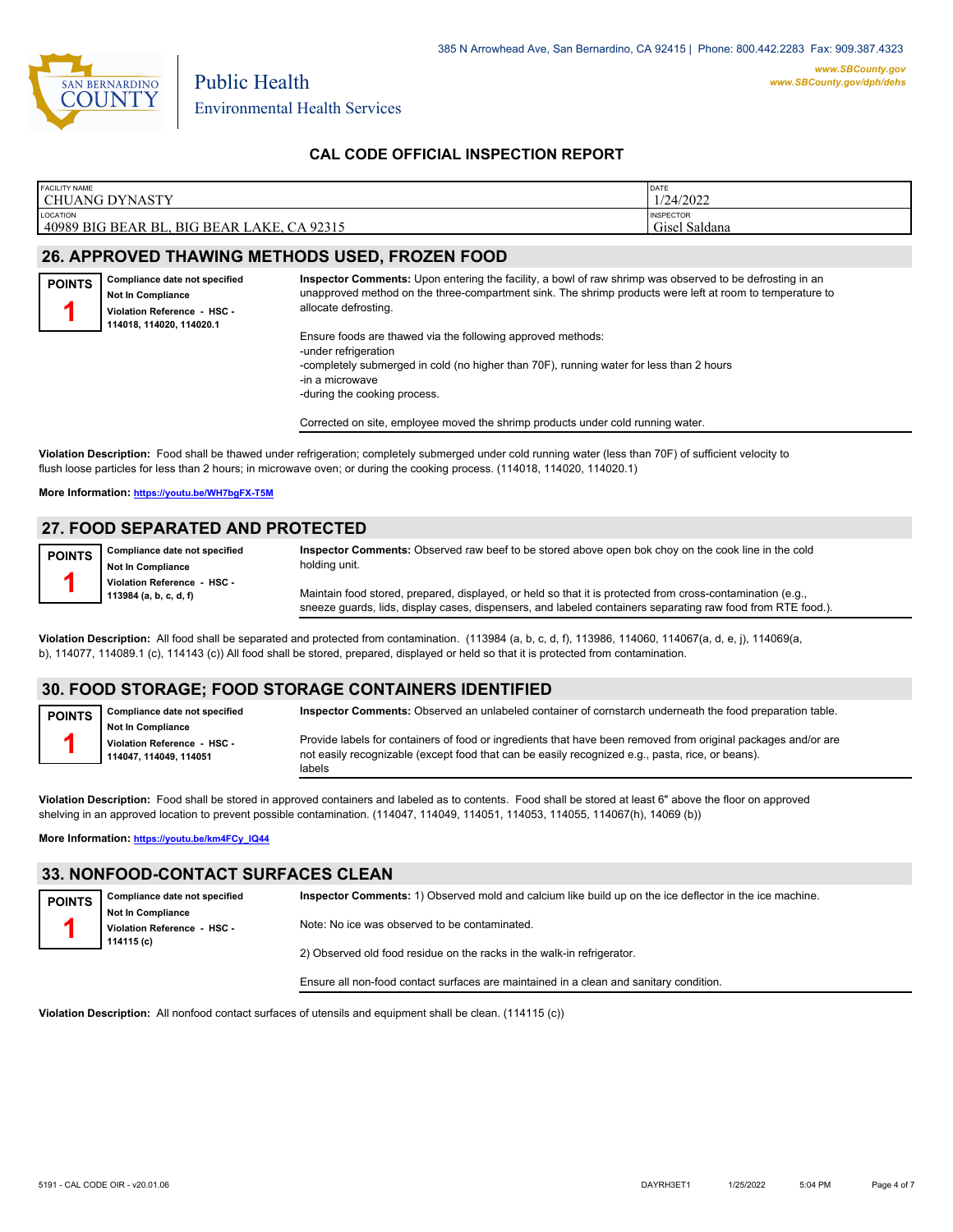

#### **CAL CODE OFFICIAL INSPECTION REPORT**

| <b>FACILITY NAME</b>                                                    | DATE                                               |
|-------------------------------------------------------------------------|----------------------------------------------------|
| <b>CHUANG DYNASTY</b>                                                   | 1/24/2022                                          |
| <b>LOCATION</b><br>40989<br>CA 92315<br>) BIG BEAR BL.<br>BIG BEAR LAKE | <b>INSPECTOR</b><br><sup>-1</sup> Saldana<br>Gisel |

## **36. EQUIPMENT, UTENSILS AND LINENS: STORAGE AND USE**

**Compliance date not specified Not In Compliance Violation Reference - HSC - 114074, 114081, 114119 POINTS 1**

**Inspector Comments:** 1. Observed rice scoops were stored in ice water without being fully submerged in a container by the rice cooker in the kitchen. Operator was directed to fully submerged rice scoop in ice water.

Discontinue this practice and store the rice scoop in water that is at or below 41F degrees, or at or above 135F degrees.

2. Observed several containers in the facility to have unapproved bowls being used as a dispensing scoop.

Dispense foods in a manner that prevents possible contamination from hands, such as using a scoop with a handle that is not stored or used in a manner to allow the handle to come into contact with food.

**Violation Description:** All clean and soiled linen shall be properly stored; non-food items shall be stored and displayed separate from food and food-contact surfaces. (114185.3 - 114185.4)Utensils and equipment shall be handled and stored so as to be protected from contamination. (114074 - 114075, 114081, 114119, 114121, 114161, 114178, 114179, 114083, 114185, 114185.2, 114185.5) Pressurized cylinders must be securely fastened to a rigid structure. (114172)

#### **41. PLUMBING; PROPER BACKFLOW DEVICES**

| <b>POINTS</b> | <b>Compliance date not specified</b> | Inspector Comments: Observed small slow leak from handwashing sink faucet. Observed person in charge |
|---------------|--------------------------------------|------------------------------------------------------------------------------------------------------|
|               | <b>Not In Compliance</b>             | turning on and off the hot water valve due to the leak.                                              |
|               | Violation Reference - HSC -          |                                                                                                      |
|               | 114171.114189.1                      | Repair/replace plumbing fixture.                                                                     |
|               |                                      | Note: Measured hot water at 120 F from the handwashing sink.                                         |

**Violation Description:** The potable water supply shall be protected with a backflow or back siphonage protection device, as required by applicable plumbing codes. (114192) All plumbing and plumbing fixtures shall be installed in compliance with local plumbing ordinances, shall be maintained so as to prevent any contamination, and shall be kept clean, fully operative, and in good repair. Any hose used for conveying potable water shall be of approved materials, labeled, properly stored, and used for no other purpose. (114171, 114189.1, 114190, 114193, 114193.1, 114199, 114201, 114269)

#### **44. PREMISES; PERSONAL/CLEANING ITEMS; VERMIN-PROOFING**

**Compliance date not specified Not In Compliance POINTS 1**

**Violation Reference - HSC - 114067 (j), 114123**

**Inspector Comments:** Observed the air curtain at the back door near the entrance to the facility to be in the off position. Upon questioning, the operator stated that the air curtain must be turned on manually.

Ensure air curtain is fully operational at all times.

**Violation Description:** The premises of each food facility shall be kept clean and free of litter and rubbish; all clean and soiled linen shall be properly stored; non-food items shall be stored and displayed separate from food and food-contact surfaces; the facility shall be kept vermin proof. (114067 (j), 114123, 114143 (a) & (b), 114256, 114256.1, 114256.2, 114256.4, 114257, 114257.1, 114259, 114259.2, 114259.3, 114279, 114281, 114282) Food preparation sinks, handwashing sinks and warewashing equipment shall not be used for the cleaning of maintenance tools, the holding of maintenance materials, or the disposal of liquid wastes. (114123) Open-air barbecue and/or outdoor wood burning oven must operate on the same premises, in conjunction with a permanent food facility and not in an area that may pose as a fire hazard. (114143(a) (b)) Janitorial sink or approved curbed cleaning facility (exemption for restricted food service facilities Section 114279 (b)) shall be provided. (114279(a)) First aid supplies must have a legible manufacturer's label and stored in a kit or container that is located to prevent contamination. (114256.4) Insect electrocution devices are not allowed in food or utensil handling areas. (114259.3)

#### **45. FLOORS, WALLS AND CEILINGS: BUILT, MAINTAINED, AND CLEAN**

**POINTS 1**

**Inspector Comments:** Observed heavy food debris build up on the floor throughout the kitchen.

**Not In Compliance Violation Reference - HSC - 114143 (d), 114266**

**Compliance date not specified**

Clean and maintain the floors clean.

**Violation Description:** The walls / ceilings shall have durable, smooth, nonabsorbent, and washable surfaces. All floor surfaces, other than the customer service areas, shall be approved, smooth, durable and made of nonabsorbent material that is easily cleanable. Approved base coving shall be provided in all areas, except customer service areas and where food is stored in original unopened containers. Food facilities shall be fully enclosed. All food facilities shall be kept clean and in good repair. (114143 (d), 114257, 114266, 114268, 114268.1, 114271, 114272) Cleaning must be an approved dustless method. (114268.1) Mats and duckboards, if used, must be removable and easily cleanable. (114272) Open-air barbecues or wood-burning ovens floor surfaces must extend a minimum of five feet and be impervious or easily cleanable. (114143(d))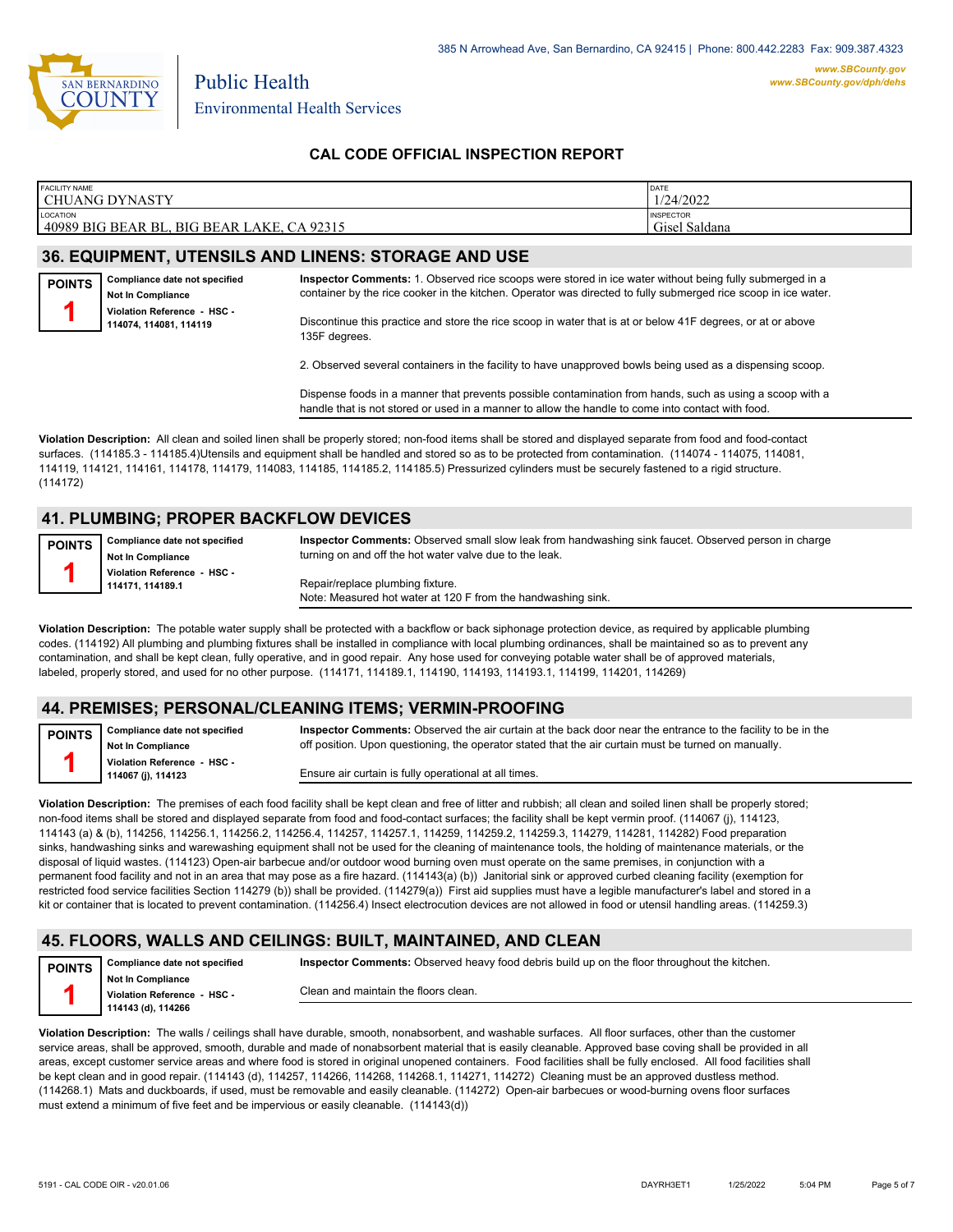

Environmental Health Services

Public Health

### **CAL CODE OFFICIAL INSPECTION REPORT**

| <b>FACILITY NAME</b><br>CHUANG DYNASTY                      | DATE<br>1/24/2022                 |
|-------------------------------------------------------------|-----------------------------------|
| LOCATION<br>40989 BIG BEAR BL.<br>, BIG BEAR LAKE, CA 92315 | <b>INSPECTOR</b><br>Gisel Saldana |
|                                                             |                                   |

#### **52. VC & D**

| POINTS | Compliance date not specified | Inspector Comments: Person in charge voluntarily discarded approximately 3 cups of raw pooled eggs. |
|--------|-------------------------------|-----------------------------------------------------------------------------------------------------|
|        | <b>Not In Compliance</b>      |                                                                                                     |
|        | Violation Reference - HSC -   |                                                                                                     |
|        | 113980                        |                                                                                                     |

**Violation Description:** Operator has voluntarily consented to the condemnation and destruction of food as said material being unfit for human consumption or otherwise in violation of California Health and Safety Code, Division 104, Part 5, Chapter 1 through 8, the disposition of which is provided for by Chapter 8, Article 3, Section 111895.

"I (We) hereby voluntarily agree to the condemnation and destruction of the following material(s) listed in violation number 52. By signing this Offical Inspection Report (OIR), I (We) hereby release the County of San Bernardino and its agent from any and all liability."

#### **IMPORTANT: Risk Based Inspection Frequency**

Food facilities that pose a higher risk level for causing foodborne illness will be subject to an additional inspection, to be billed at the hourly rate as provided in the San Bernardino Count[y Code Schedule of Fees. Facilitie](https://codelibrary.amlegal.com/codes/sanbernardino/latest/sanberncty_ca/0-0-0-122474#JD_16.0213B)s that received one or more of the following will be elevated to a high risk tier:

- A score letter of "C" or lower on one of the last two graded inspections,
- A score letter of "B" on two of the last three graded inspections,
- Repeated "four (4) point violation Risk Factor" (critical violation codes 1-23) on the last two inspections, or
- Four (4) or more critical violations (codes 1-23) noted during an inspection, or
- A permit suspension (closure) on your last graded inspection.

# **Food Establishment Donor Survey**

Will you please take a few moments of your time to complete our **Food Establishment Donor Survey**? The purpose of this survey is to learn about current food recovery and food waste reduction efforts and struggles throughout San Bernardino County.

The feedback from the survey will help us identify barriers and opportunities, and connect you with nearby charitable feeding organizations so you can donate your surplus food. Once you complete the survey, you can view your entry and connect with other donor food establishments and charitable feeding organizations in the fol[lowing Live Web Map.](https://arcg.is/WvjGb)

#### **Overall Inspection Comments**

On this date "C" grade was posted.

Do no relocate or remove the grade card. Do not cover up, obscure, deface, mar, or camouflage the grade card. Failure to comply will result in a charged inspection at an hourly rate of \$245.

For a C grade (score of 70-79) a rescore inspection must be requested by a food facility within 30 days (03/07/2022) after the completion of an official routine inspection. The Health Official will complete the rescore inspection within 10 business days. The county inspection rate is \$245 per hour. A minimum of \$122.50 will be charged for the first 30 minutes of inspection time.

A food facility failing to comply with the OIR, failing to attain at least a " B " grade on the re-score inspection, or failing to request a re-score inspection within 30 days may be immediately closed by the Health Official and remain closed until at least a " B " grade is achieved on a re-score inspection.

#### **FREE Classes to L.E.A.R.N!**

Liaison Education And Risk Network (L.E.A.R.N.) is a FREE class based on the fundamentals of Active Managerial Control and the Centers for Disease Control and Prevention's five risk factors that lead to foodborne illnesses. Find out when the next L.E.A.R.N. class is by checking our [calendar.](http://wp.sbcounty.gov/dph/events/)

### **Signature(s) of Acknowledgement**